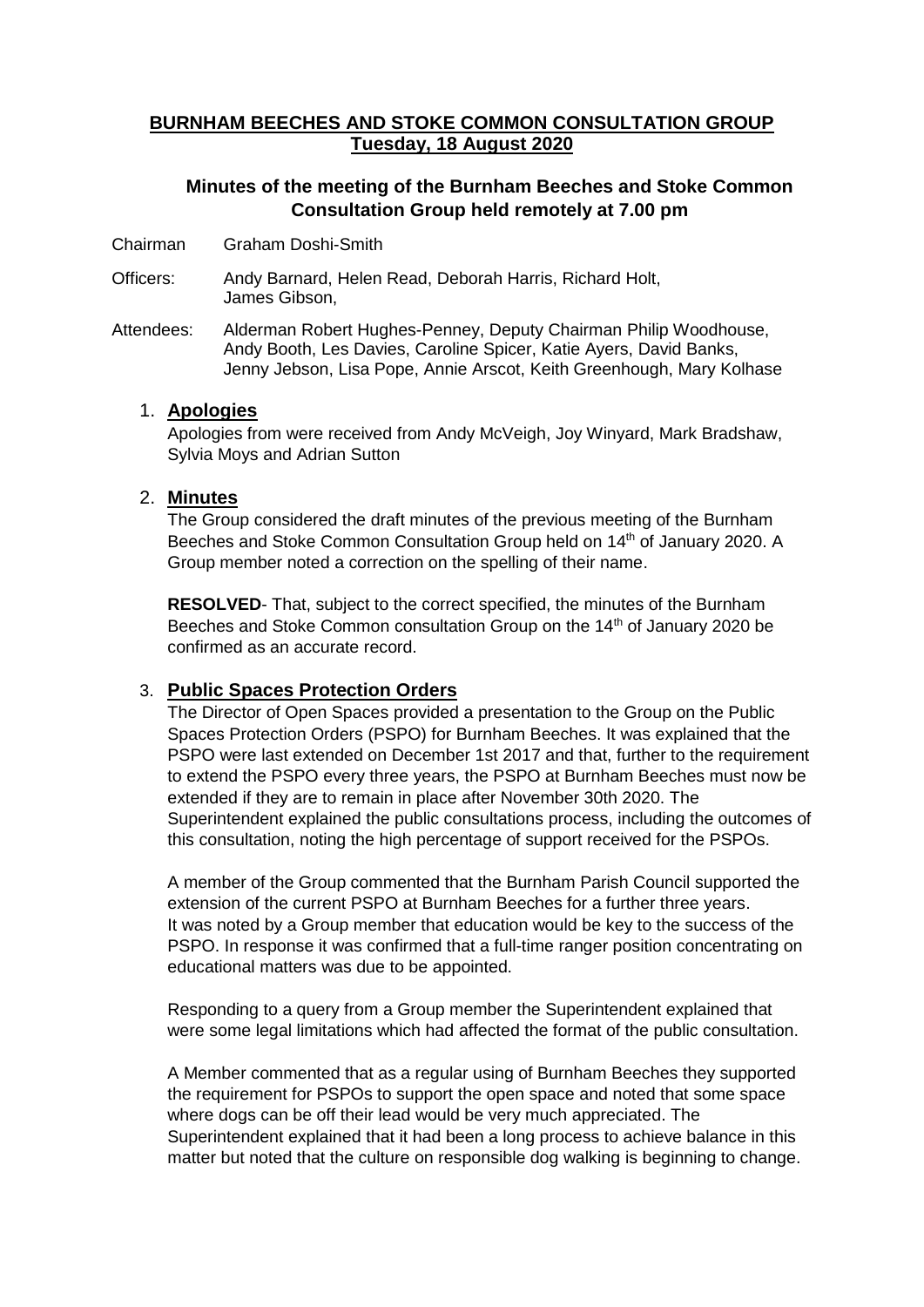The Superintendent confirmed that the views of this Consultative Group and outcome of the pubic consultation will be reported to the Epping Forest and Commons Committee in September 2020.

**RESOLVED**- That the outcome of the pubic consultation supporting the extension of the PSPOs at Burnham Beeches for a further three years be noted. Approval on that outcome to be sought at the September 2020 meeting of the Epping Forest and Commons Committee

## 4. **Car Parking infrastructure and Charges**

The Superintendent provided the Group with an update on Burnham Beeches Car Parking infrastructure and Charges. Superintendent explained the three tariff options. The Superintendent confirmed and demonstrated that bench marking of costs had taken place against other local open spaces. The Superintendent confirmed that increased visitor numbers since the easing of lockdown has meant that income 2020/21 income targets for car parking remain on track. In addition the Superintendent explained that the City was working with Buckinghamshire Council to look at options for introducing clearway roads in the areas near Burnham Beeches to resolve illegal parking on roads and verges which had been exacerbated by the large visitor increase in the COVID19 effected period. The Superintendent confirmed that the City is considering providing some financial support to the Council to facilitate this project.

It was commented by a Group member that while they were in support of these proposed measures, they had some concerns on the displacement affect to other nearby roads. Replying to this the Superintendent explained that the proposed clearway roads had been extended to considerable distance from Burnham Beeches to deter visits from parking on other roads and walking to the site.

Following a query from a Group member the Superintendent confirmed that the details of who at Buckinghamshire Council had been contacted would be provided.

Replying to concerns expressed by members of the Group Superintendent explained that he would investigate how residents might avoid having to pay for parking on the highway but noted that this may be outside of the City's purview. Further to this Group members suggested that consideration also be given to the impact on local business.

In response to a comment made by a Group member the Superintendent agreed that parking discounts for volunteers at Burnham Beeches would be an appropriate measure.

The Burnham Beeches and Stoke Common Consultation Group commented that they were in support of Burnham Beeches Car Park Tariff option 1.

**RESOLVED**- That the Burnham Beeches Car Park Tariff options be noted.

#### 5. **Planning and development issues**

The Conservation Officer provided a presentation on planning and development issues in relation to Burnham Beeches after a short update on progress with the Burnham Beeches Management Plan. It was explained that the mitigation strategy